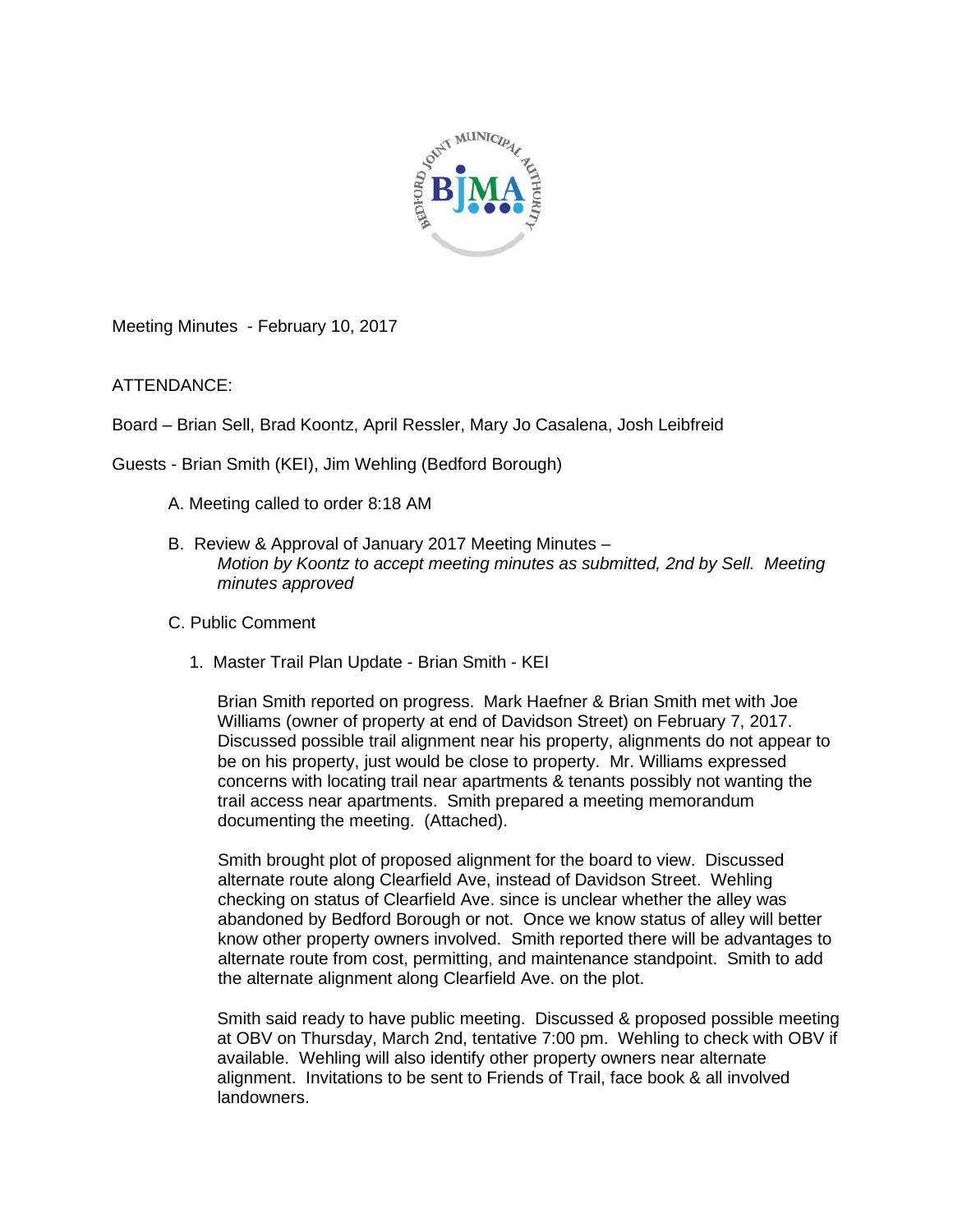## D. Old Business

- 1. DCNR discussed final close-out and billings to each of funding sources. Brad will submit paperwork to DCNR to collect final billings which will be slightly less than the original total grant amount.
- 2. Rocks Wehling spoke to Shane Vent. Locations marked & Springs & Township on board with placement. Bedford Borough ordered larger signage for parking area & will install.
- 3. Wildlife Boxes Casalena meeting with Mr. Barnes to pick up completed bird boxes on Friday, 2, 10, 2016. Proposing March 4 for installation of boxes at 9:00 am
- 4. Dead Tree Removal Wehling reached out to Davidson who will be waiting until Spring to remove
- 5. REI Grant Close-out paperwork completed.

## E. New Business

- 1. Camera for documenting trail usage Wehling researched and said trail camera with a security box to store in will be approx \$200 from Cove Creek. Suggest adding signage to notify of camera use. Ressler to check with Bill Snyder about requirements for signage since public.
- 2. Wehling reported has 13 fence post plaques to install
- F. Reports of Officers
	- 1. Chairman
	- 2. V Chairman
	- 3. Secretary Reminder to complete Ethics forms and return to Bedford Borough
	- 4. Treasurer
		- Treasurer's report attached
		- Presented Invoice for \$170 to P/S Printing for Fence Post plaques to be paid
		- 2016 donation acknowledgment letters sent to donors for 2016

*Motion by Ressler to accept treasurer's report & pay the bill, 2nd by Sell. Motion carried.*

5. Secretary - Treasurer – Will assist with wildlife box installation on March 4, 2017.

*Motion to Adjourn Meeting by Koontz at 9:35 AM; 2nd by Sell. Meeting adjourned.*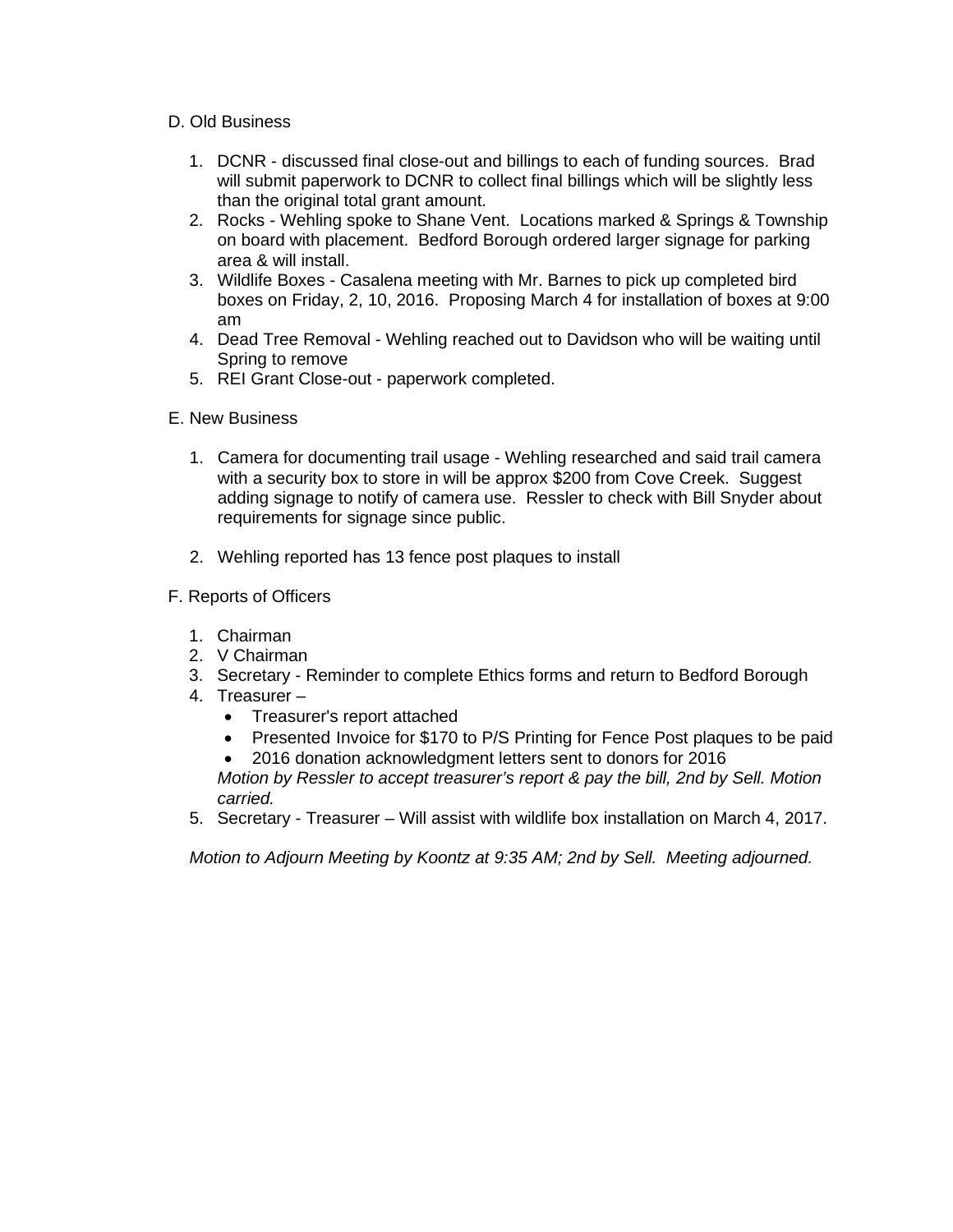## BJMA Treasurer's report<br> $\nu / \nu$  1/13/2017

| <b>Current checking</b><br><b>Current savings</b> | 878<br>48,068   |
|---------------------------------------------------|-----------------|
| Total                                             | <u>48,947</u>   |
| Deposits                                          |                 |
| Interest                                          | <u>6</u>        |
| <b>Total deposits</b>                             | <u>6</u>        |
| <b>Disbursements</b>                              |                 |
| <b>P/S Printing</b>                               | <u> 170</u>     |
| <b>Total Disbursements</b>                        | <u> 170</u>     |
| <b>Transfers</b>                                  | $\underline{0}$ |
| Accounts receivable                               |                 |
| Credit card rebates                               | 4               |
| <b>Funds to be billed</b>                         |                 |
| PA DCNR ??                                        | 57,710          |

2016 donation letters sent